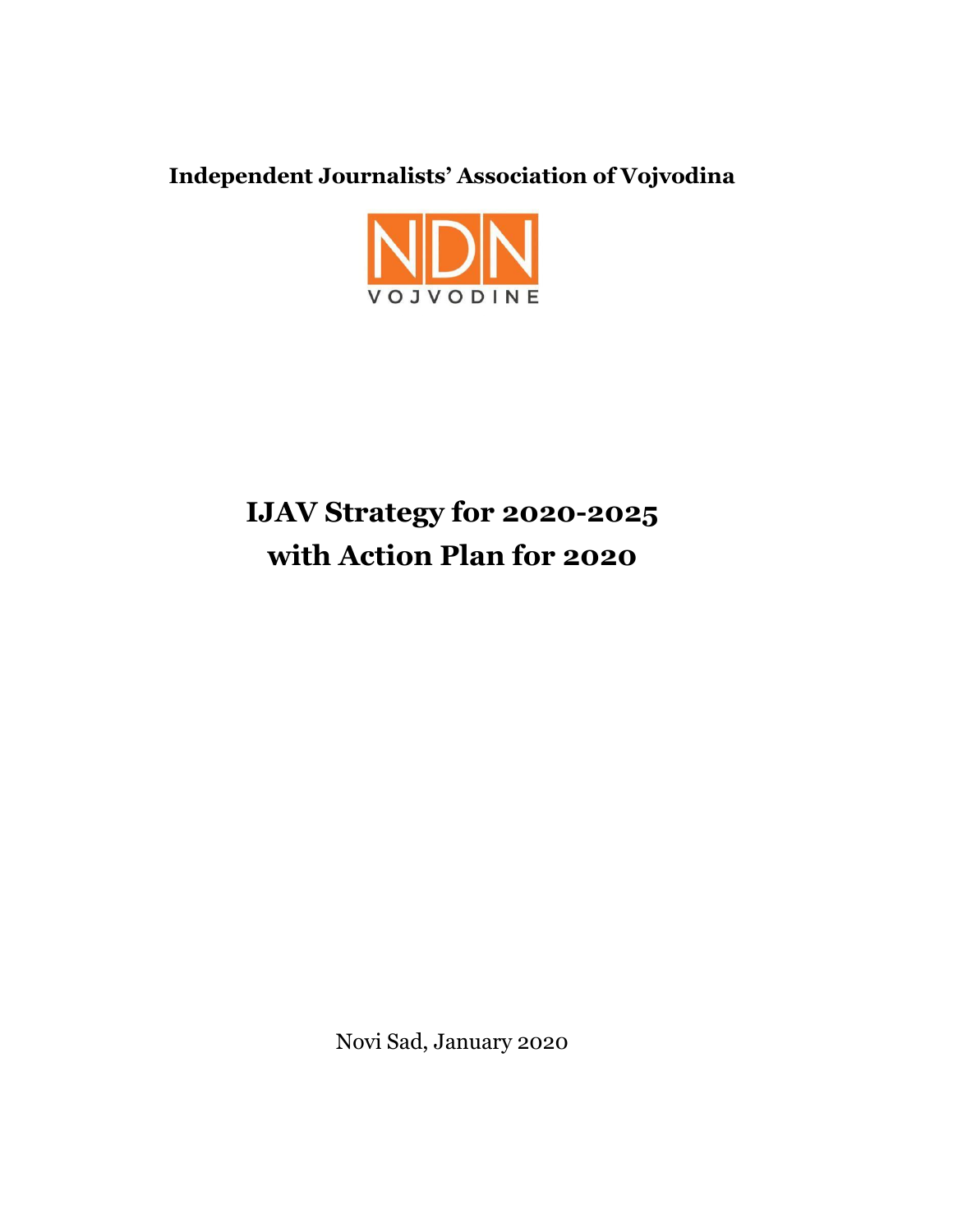### **1. Introduction**

The Independent Journalists' Association of Vojvodina (IJAV) is an organisation that has been operating for thirty years in a very turbulent transition period which Serbian society has been going through. Established as a professional association with an aim to improve the profession of journalism and protect journalists from the repressive regime, IJAV has always been an uncompromising fighter for the values of civil society, which has always sided this organisation with those out of favour with those in power. This fact has reflected differently and with different intensity in various periods on the work of the Association, more or less always making its work difficult. The great motivation among its members and management has enabled IJAV, despite the pressures and hardship, to become the leader when it comes to providing information for ethnic minority groups, as well as in the field of unwavering struggle to protect the rights of journalists and media workers. Through its educational programs and the establishment of civil society media, the Association has widened the scope of free journalism, which has been exposed to great challenges and pressures since IJAV was established.

The strategic planning<sup>1</sup> process has been conducted by IJAV through wide and inclusive consultations with the members, partners, decision-makers in the society, as well as with media and other organisations. The strategy is the direction in which IJAV will be going in the years to come, with an ambition to include young journalists in its processes, projects and new sustainability models, thus creating a space where they could work and implement their innovative ideas, with the Association providing support along the way.

Within the scope of the comprehensive process of strategic planning, IJAV has analysed its work so far, as well as the environment in which it is operating. Based on the conclusions and analyses, the organisation has adopted the following strategic document, which will facilitate the way the organisation is managed and its efforts to achieve the set objectives.

 1 Annex 1. Overview of the methodology of creating strategy at IJAV.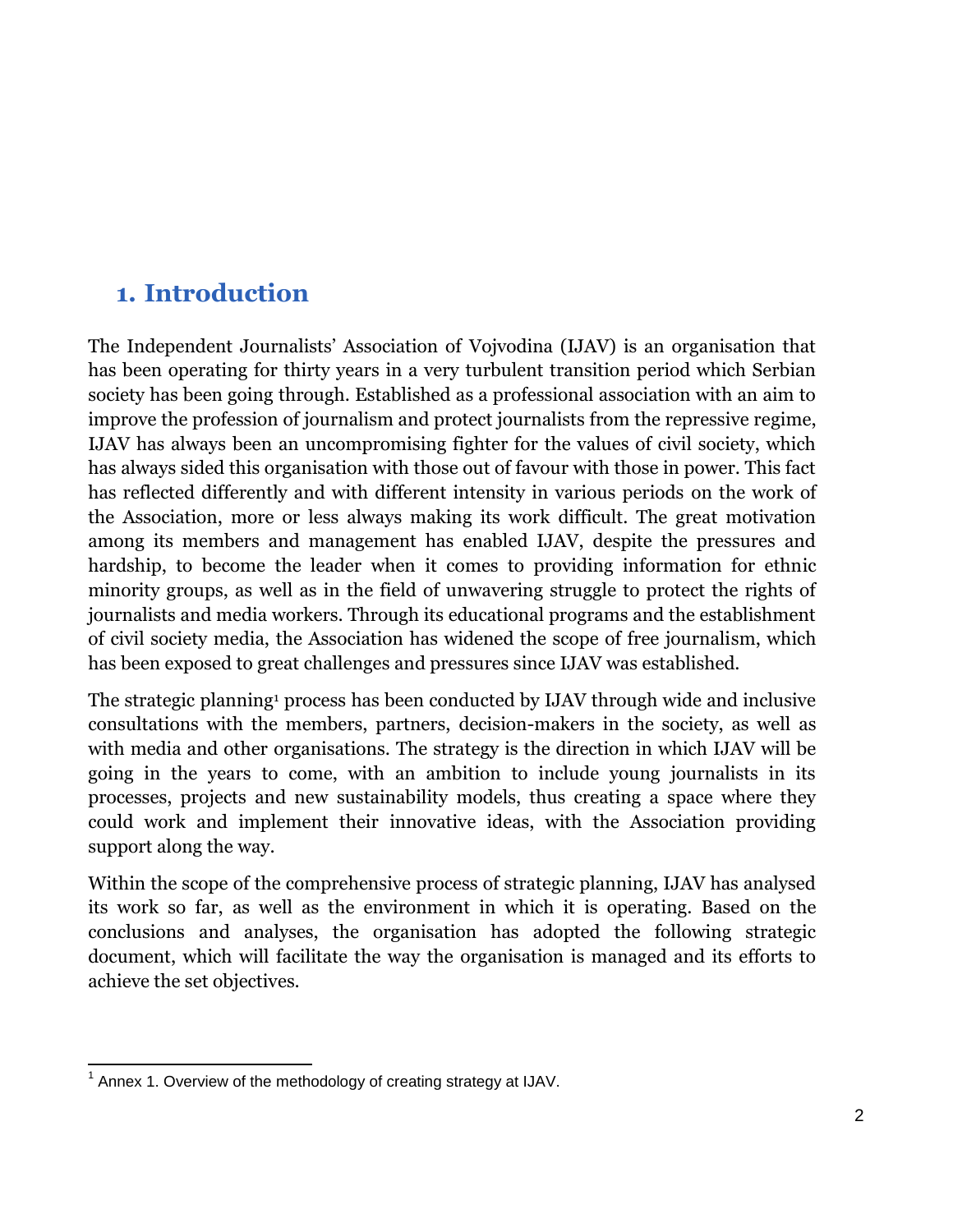### **1.1 Brief history and results of the Independent Journalists' Association of Vojvodina**

The Independent Journalists' Association of Vojvodina (IJAV) was established on January 17, 1990 in Novi Sad and it is the oldest independent journalists' association on the territory of former Yugoslavia. 270 journalists from almost all media in Vojvodina joined the association soon after it was established and today it boasts more than 600 members. The core is made up of 120 members, who actively take part in everyday operations of IJAV and contribute, to a smaller or larger extent. One third of them have been members of the association for more than 10 years. This is an indicator of stability of membership and it provides guidelines for the set of values that IJAV stands for. The smallest share of the membership structure belongs to those under 30 years of age, while the most dominant group are those older than 40, most of whom are from Novi Sad. In the forthcoming period, IJAV will use its capacity to rejuvenate its membership, provide opportunities and attract young journalists, as well as to decentralise and establish committees around Vojvodina in order to get closer to its members and work more efficiently on empowering them.

The members are the strength, need and the fulcrum of the association*.* The necessity to create activities directed towards its members, animate the members from smaller communities, help young journalists and prospective journalists to find their feet while respecting the principles of the profession in the times most difficult for journalists is one of the most important tasks of IJAV.

Since its establishment, IJAV has undertaken various activities in order to affect the legislation in the field of information, as well as the respect of the rights to express opinion and the right to be informed.

During the last decade of the previous century, when the regime of Slobodan Milošević controlled all important electronic and print media that could have a significant impact on creating the public opinion, the organisation was actively working on empowering the independent media and journalists, as well as their influence. Following the political changes that occurred in 2000, IJAV passivized its work, but it soon became obvious that the political and social events were again developing in a way that was harmful to the profession. In order to continue impacting the environment and work to the benefit of journalism within the given frameworks, IJAV became one of the founders of a coalition of non-governmental organisation Građanska Vojvodina (Civil Vojvodina)*,* and it joined a regional coalition of civil society organisations the Igman Initiative, which advocates the normalisation of relations between countries in the Dayton quadrilateral. The association was also among the founders of the regional coalition REKOM tasked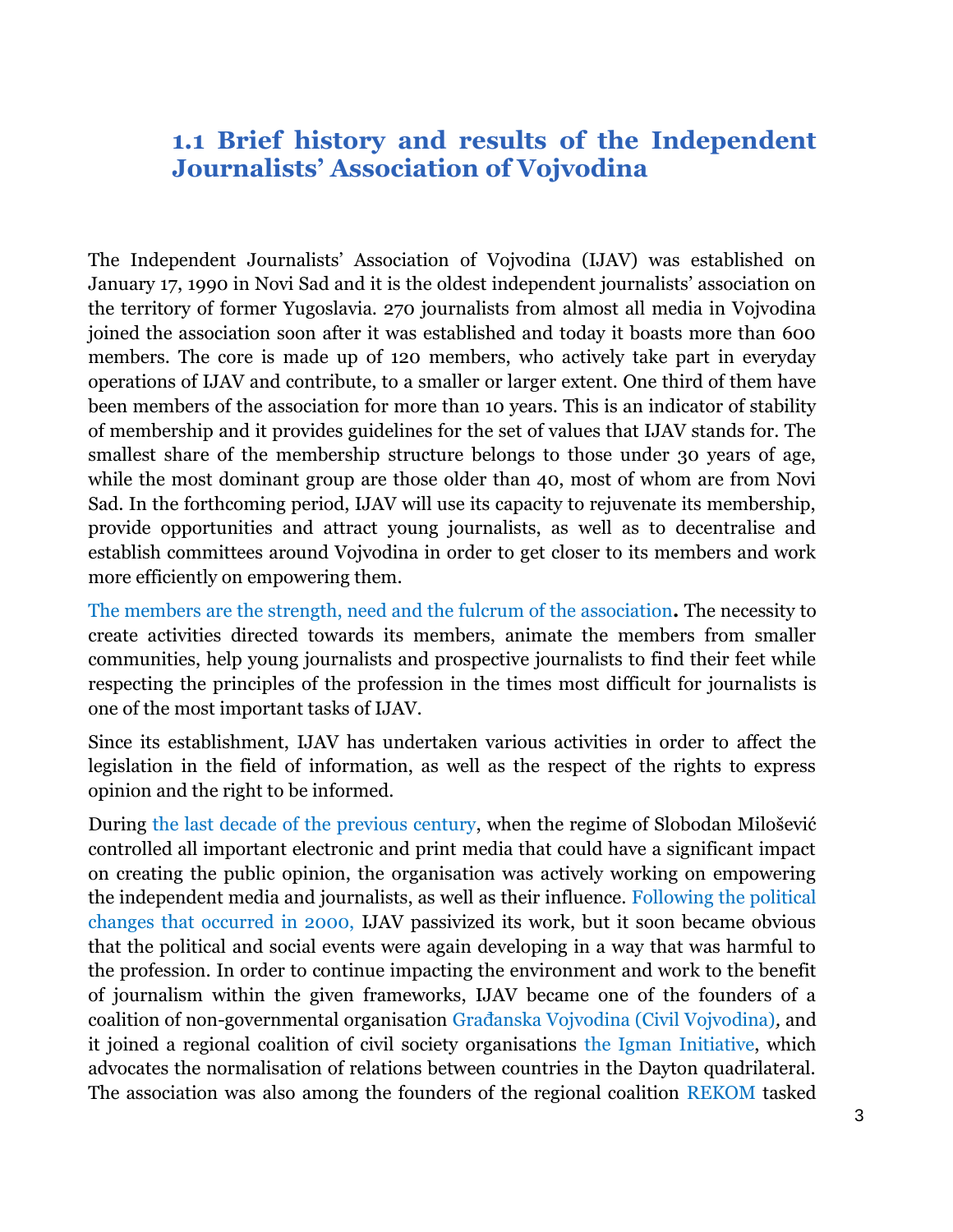with establishing the facts about all victims of war crimes in the last decade of the 20th century and it is also a member of the National Convention on the European Union, which monitors the process of Serbian accession into the European Union related to Chapters 23 and 24.

On the other hand, IJAV continued to act on the media scene by creating associations and partnerships with similar organisations. It is one of the founders of the Association of Online Media, and part of the Media Coalition, which gathers the most relevant journalists' and media associations in the country. IJAV is also the head of the informal network of civil society media in Serbia, while the representatives of IJAV are also part of the informal regional Network of Journalists. IJAV is present in most expert teams, both in Serbia and the EU, tasked with creating media policies.

IJAV is recognised at the media scene as the publisher of the news internet site [Autonomija](https://sh.m.wikipedia.org/w/index.php?title=Autonomija_info&action=edit&redlink=1) (*autonomija.info*), its sub-site in the Hungarian language (*hu.autonomija.info*) and the [Vojvodina Investigative and Analytical Centre -](https://sh.m.wikipedia.org/wiki/Vojvo%C4%91anski_istra%C5%BEiva%C4%8Dko-analiti%C4%8Dki_centar) VOIC[E](https://sh.m.wikipedia.org/wiki/Vojvo%C4%91anski_istra%C5%BEiva%C4%8Dko-analiti%C4%8Dki_centar) *[\(voice.org.rs\)](https://sh.m.wikipedia.org/wiki/Vojvo%C4%91anski_istra%C5%BEiva%C4%8Dko-analiti%C4%8Dki_centar)* portal. The readers are also involved in the work of these media through a modern system of providing donations (donations.IJAV.org), set up in 2019, while the members, associates and general public also receive services from the IJAV Media Hub, established at the end of 2019.

Through all these processes and provision of services and its work with the members, IJAV has also become a resource centre and a place of gathering for the media community. Apart from its regular activities, the Association also offers a range of other services, such as free legal assistance, expertise in the field of establishing civil society media, etc., so that it could have a constant impact on the environment in which journalists operate. In the forthcoming period, aided by this strategy, IJAV will invest even more effort to support the democratic development of the society though improving professional standards.

### **2. IJAV's operational context**

During the 30 years of its operation, IJAV has been using its expertise and wish to strengthen the freedom of journalists and media in order to create the media scene in Serbia and Vojvodina. Our experts have built their experience into both media strategies that have been adopted, as well as into laws and by-laws. When Serbia adopted a set of new media laws in 2014, which made journalists and media workers enthusiastic, IJAV provided support to institutions at all levels and worked with them to create conditions for good practice when it came to the application of those laws. Examples illustrating the dedication of IJAV to bringing order to the media scene are the endeavours that initiated the passing of action plans for the implementation of the media laws at the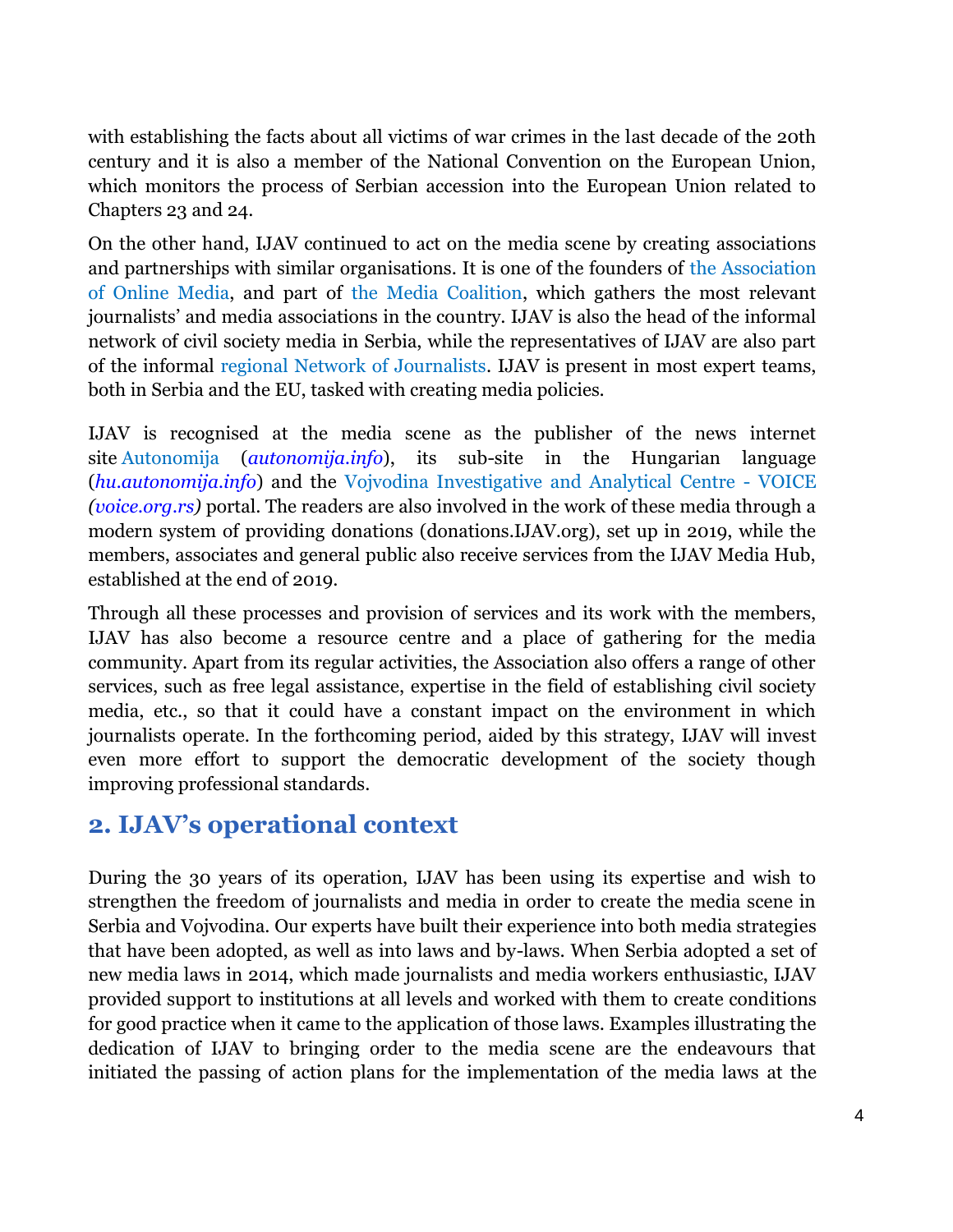local level and the management of processes aimed at improving the position of the profession.

IJAV still believes that the legislation in Serbia related to the media sector is mostly adequate, but that constant work is needed to improve it, since the media environment is among those that change the fastest. IJAV notes that the laws in Serbia provide a solid foundation for establishing fair and free media market, but until today, the political structures have expressed neither interest, nor will to implement them. It is especially important to immediately abolish the practice of exercising political power at public broadcasting services through financing the editorial content and by influencing the work of independent regulatory bodies, while, at the same time, it is vital to ensure the essential application of the laws related to this field.

In this context, IJAV has been forced over the years to take the role of a thorough critique of the system errors related to the sphere of media. Apart from criticising the poor implementation of laws, IJAV started noticing faults in other areas, such as privatisation of media, safety of journalists, censorship and economic drain of media companies. In their attempts to draw the attention to all those problems and reach out to the political elite in power, IJAV and other associations were branded in public as enemies of the society, instead of as professional organisations working to the benefit of citizens and public through building and strengthening the democratic capacity of Serbia. Our important role in society was used by political figures who prefer an unregulated media scene to create a clash with journalism and supress media freedom, instead of using an opportunity to cooperate with professional organisations of civil society to build the spirit of media freedom.

It was through this retrograde process within the system itself that the journalists in Serbia became the target of attacks, labelling and open campaigns of hatred organised by a segment of the political elite. The institutions that do not have the necessary capacity to create conditions for a democratic society on their own due to a lack of the appropriate level of integrity and autonomy, hope to attract greater attention of the civil non-profit sector. Due to these processed, IJAV must again place the main focus on the protection of journalists from political pressure. IJAV needs to act prominently at the local level, where the pressures and problems are much stronger and apparent. It is our ambition to create new opportunities and habits, which would facilitate professional journalism in the most remote and smallest communities, so that all citizens would be informed appropriately. Such changes are possible only with systematic support to the development of journalistic ethics and professionalism.

When it comes to these processes, IJAV sees as its main partner<sup>2</sup> the journalists and media organisations in Serbia, as well as the international community, especially the

  $2$  Annex 2. Interested parties.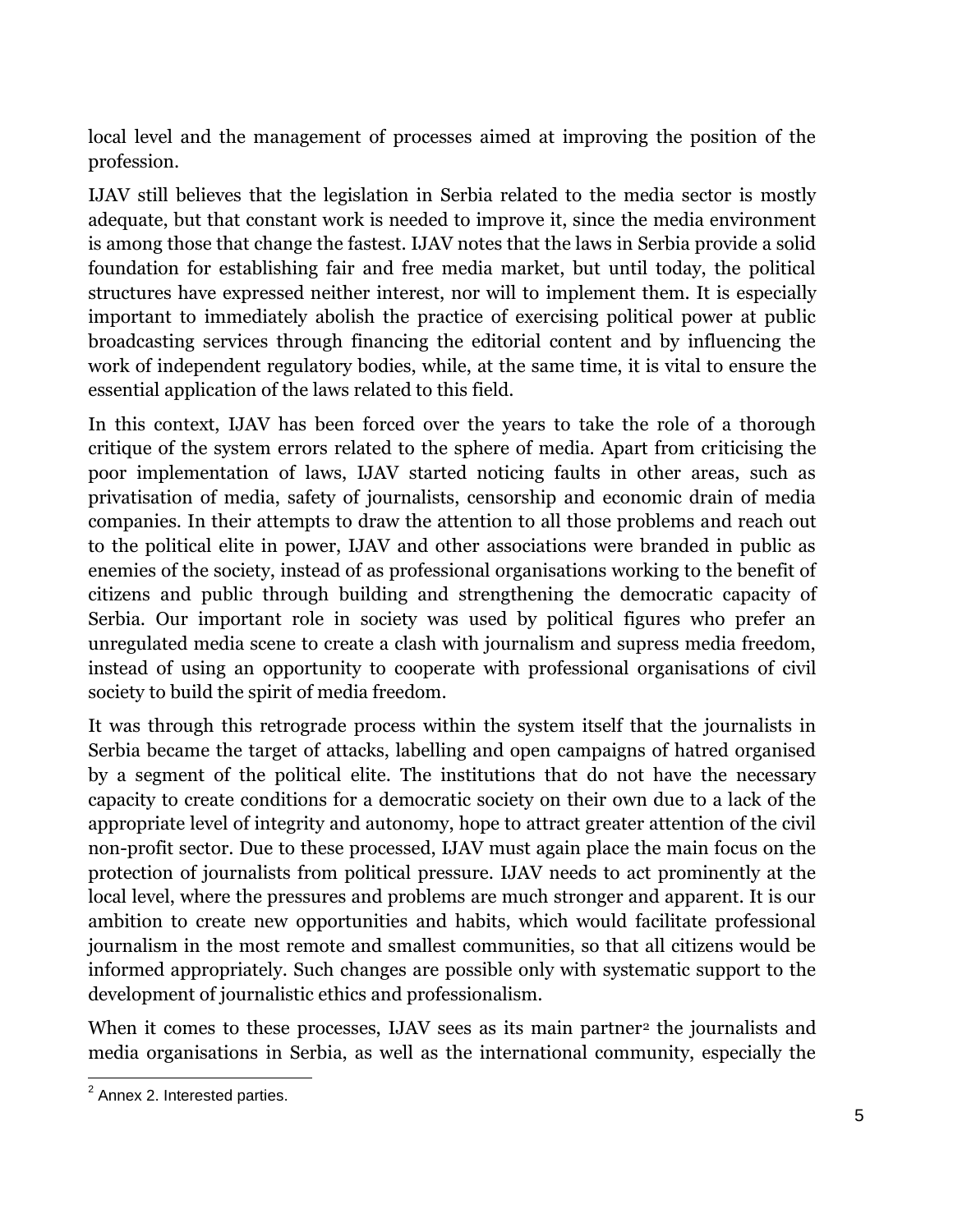European Union, which is an example of the values this society is striving toward. The international community is an inseparable part of the process, but it needs to be more actively involved in building a democratic society, because there is no democracy without free media. IJAV sees the international community as the key factor in the development of media freedom in Serbia, whose prominent role in improving the situation in media is necessary at the political, editorial and structural level.

The experts from IJAV will continue working in various bodies for as long as necessary, in order to give their best as a journalists' association when it comes to regulating the media scene in Serbia. The association believes that cooperation with institutions, especially those involved in creating media policies, as well as media practice, such as the government, relevant ministries and independent institutions (Regulatory Body for Electronic Media, Protector of Citizens (Ombudsman), Commissioner for Information of Public Importance, etc.) is an extremely important segment of work, but it will still insist on respecting the values the association represents, as well as on professional expertise accompanied by a partner relation.

IJAV will intensify its work in the field of informing and educating the citizens, because for fundamental democratic changes, it is of general public interest to have informed and media-literate citizens, who can use the information to make decisions that benefit the whole community.

It is a general conclusion that IJAV is operating in an institutionally non-functional environment, with negative social trends on the rise, which has led to media freedom being endangered and growing unprofessionalism in journalism. In this situation, IJAV remains and survives as a professional journalists' organisation, which perseveres in its struggle for free journalism and identifies social and professional anomalies.

# **3. Values and principles of the Independent Journalists' Association of Vojvodina**

#### *RESPONSIBILITY*

The Independent Journalists' Association of Vojvodina is responsible for all implemented activities and achieved results to its members and partners.

The responsibility toward profession is exemplified by respecting the Serbian journalists' Code of Ethics, toward the citizens through truthful, comprehensive and timely provision of information, toward the society through developing the pluralism of thought and critical public and, finally, toward its members mostly through emphasising their safety and improving the professional standards of their work.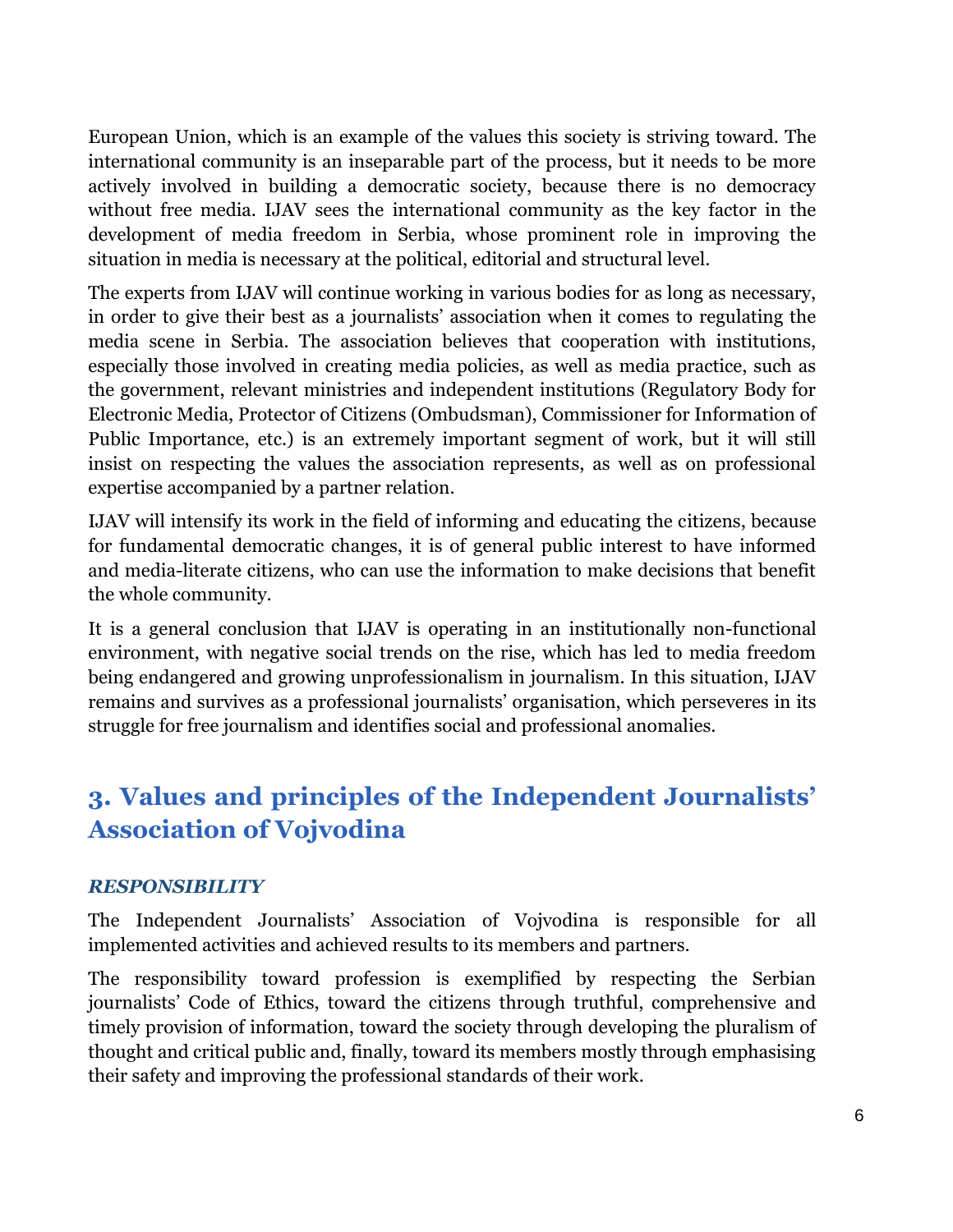IJAV fully accepts responsibility for its attitudes and public appearances.

#### *INDEPENDENCE*

The Independent Journalists' Association of Vojvodina works towards achieving the set goals independent from political, economic and other influences from the social environment.

### *RESPECTING DIVERSITY*

The Independent Journalists' Association of Vojvodina respects all diversities and advocated equality and tolerance, thus contributing to creating a better society. Diversity is the riches of both the society and the organisation itself. The association believes in the motto "Everyone different – everyone equal", in the sense that it accepts all forms of diversity and advocates equal right for everyone, regardless of the nature of diversity.

#### *PROFESSIONALISM*

The Independent Journalists' Association of Vojvodina conducts its activities and treats all interested parties professionally, promotes professionalism within the scope of its profession by respecting the Code of Ethics, in accordance with the public interest.

### *SOLIDARITY*

By publicly reacting in a timely manner to various social anomalies and supporting its members and encouraging them to act publicly, the Independent Journalists' Association of Vojvodina promotes the principle of solidary in the whole society, especially in the media community.

#### *TRANSPARENCY*

The Independent Journalists' Association of Vojvodina makes the information about its operation available to its members and it is persistent in the endeavours to make the notion of transparency accepted as a necessary aspect of public activities.

### *FREEDOM OF ACTION, ORGANISING, SPEECH AND THOUGHT*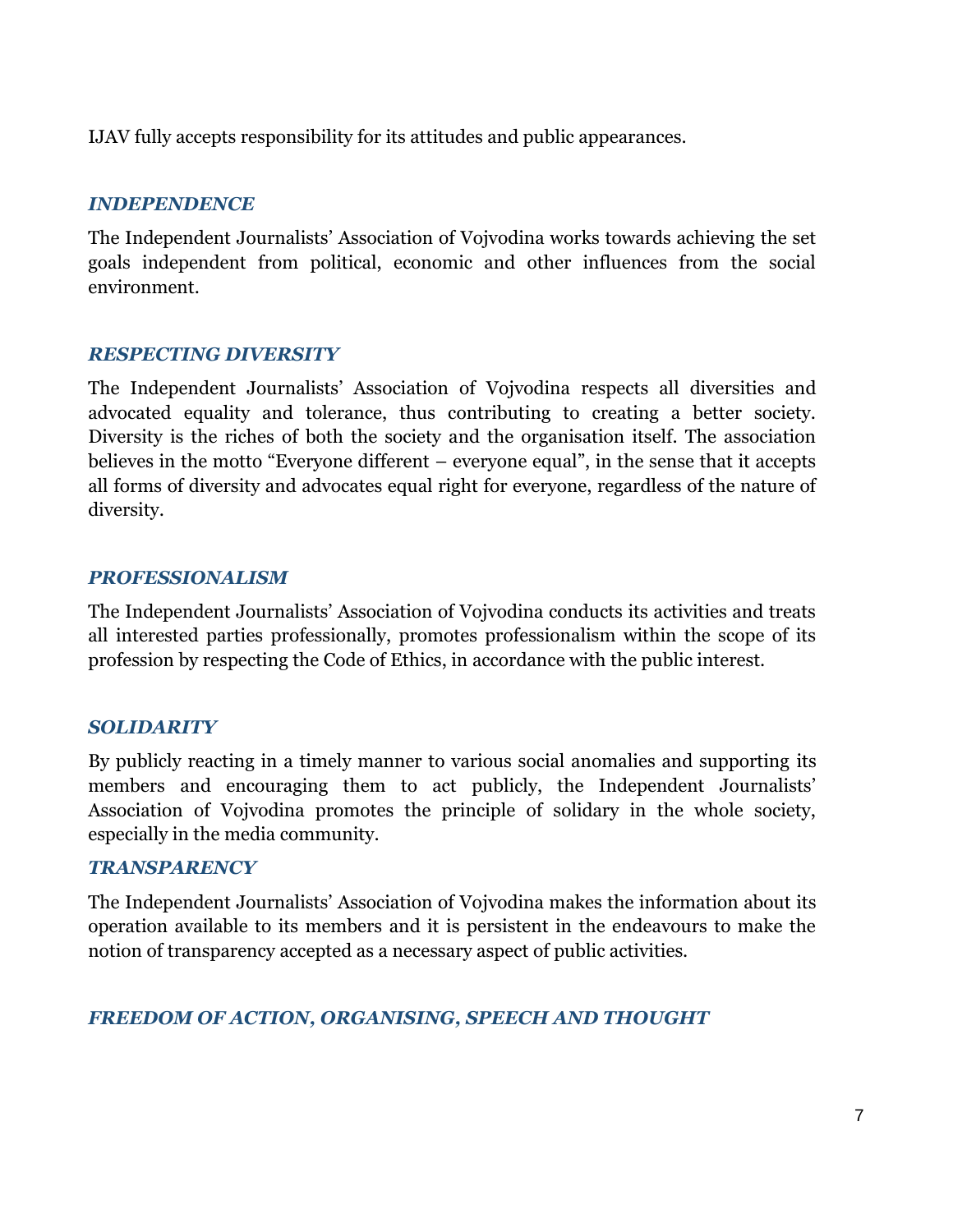The Independent Journalists' Association of Vojvodina supports and promotes the freedom of action, organising and thought as an important aspect of the democratic process, emphasising the role of media and journalists.

### **4. Defining the strategy**

Taking into account the current situation, as well as the thoughts and attitudes of the management and members, IJAV has created its mission and vision as the starting points for defining the following strategic directions.

#### *Statement on external vision:*

IJAV contributes to a society founded on democratic principles, which nurtures high standards of the freedom of media and journalism and which protects professional journalists.

#### *Statement on internal vision:*

IJAV is a self-sustainable professional association of journalists and other media workers, with highly qualified employees, a media hub and active members, who contribute to the achievement of programme goals.

### *Statement on mission:*

By cherishing and improving the professional standards of journalism, IJAV empowers journalists to act as bearers of democratic changes and advocates institutional and regulatory systems that would enable journalists to do their job professionally.

### **5. Strategic framework**

The activities of IJAV in 2020-2025 are divided into two directions. A strategic goal has been defined for each direction, respectively, and the same goals were the used to create more concrete specific goals. Finally, activities were defined (and partially used for the 2020 Action plan), which IJAV is planning to conduct in order to achieve its strategic goals.

The programme direction defines three main clusters (the environment, journalists and institutions), while the organisational direction encompasses self-sustainability, professionalization of the organisation and the employees and work with the members.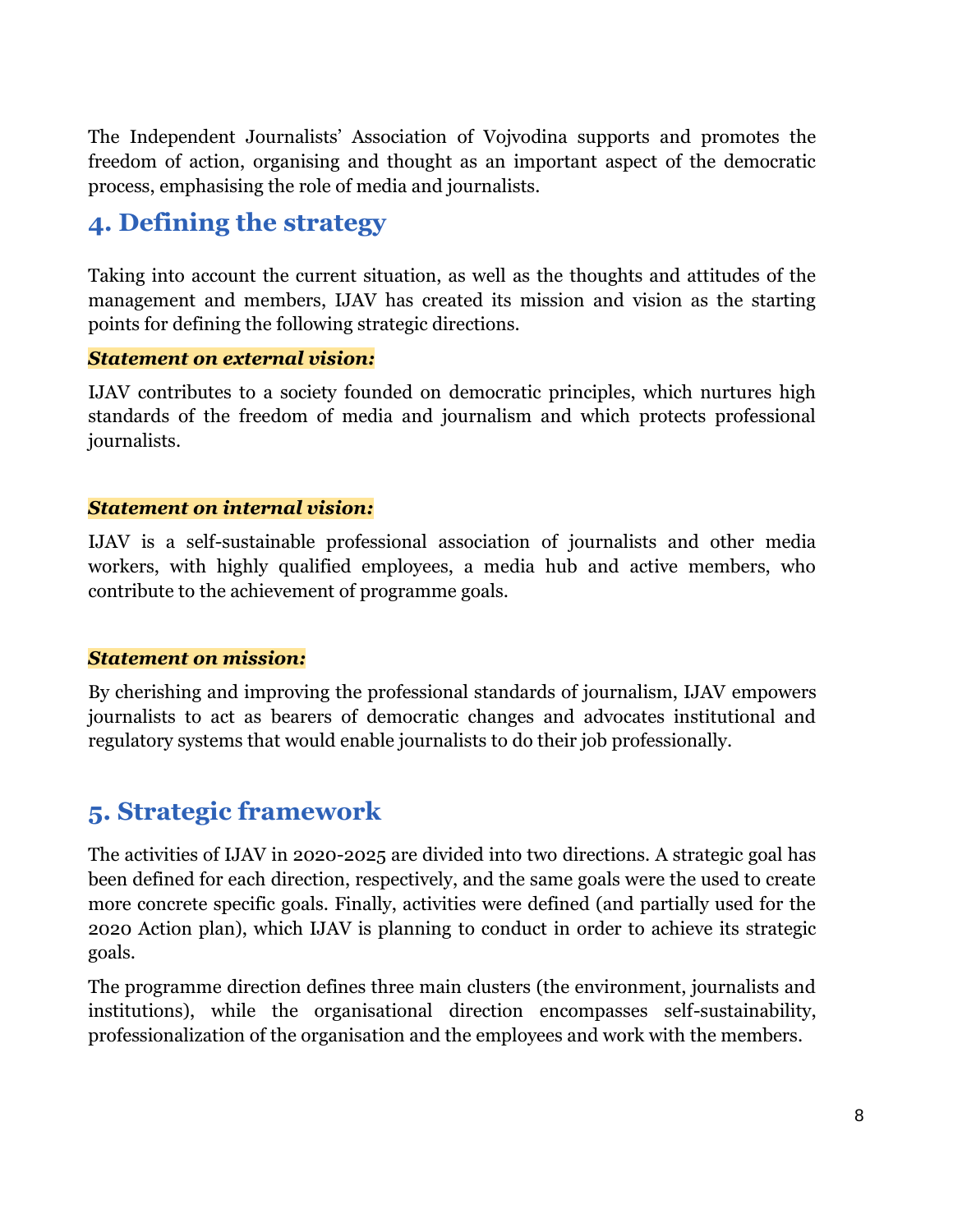External vision - goals

IJAV contributes to a society founded on democratic principles, which nurtures high standards of the freedom of media and journalism and which protects professional journalists.

### **PROGRAMME DIRECTION**

| Strategic goal | #Strategic goal 1:                                                                                                                                                                 | #Strategic goal 2:                                                                                                                                                                                                           | #Strategic goal 3:                                                                                                                                                                                        |
|----------------|------------------------------------------------------------------------------------------------------------------------------------------------------------------------------------|------------------------------------------------------------------------------------------------------------------------------------------------------------------------------------------------------------------------------|-----------------------------------------------------------------------------------------------------------------------------------------------------------------------------------------------------------|
|                | Society founded on<br>democratic values                                                                                                                                            | Journalists nurture<br>professional<br>standards                                                                                                                                                                             | Journalists and<br>media are free and<br>enjoy protection in<br>society                                                                                                                                   |
| Specific goal  | 1.1. High level of<br>media literacy in<br>society is of public<br>interest<br>1.2. There is a high<br>level of awareness<br>in the society<br>regarding the<br>importance of free | 2.1. Journalists<br>have at their<br>disposal<br>educational and<br>developmental<br>programmes, with a<br>special focus on<br>multimedia<br>knowledge                                                                       | 3.1. Improved<br>mechanisms of<br>reporting threats,<br>pressures and<br>attacks on<br>journalists and of<br>protection of<br>journalists in<br>institutions and the<br>society.                          |
|                | journalism and<br>watchdog position<br>of journalists                                                                                                                              | 2.2. There are<br>available platforms<br>that facilitate<br>practice of<br>professional<br>journalism<br>2.3. The media<br>market is<br>dominated by<br>media content that<br>is of public interest,<br>with a special focus | 3.2. Improved<br>media legislation,<br>especially relating<br>to the<br>independence of<br>regulatory bodies<br>and self-regulation.<br>The legislation also<br>regulates financing<br>of media contents. |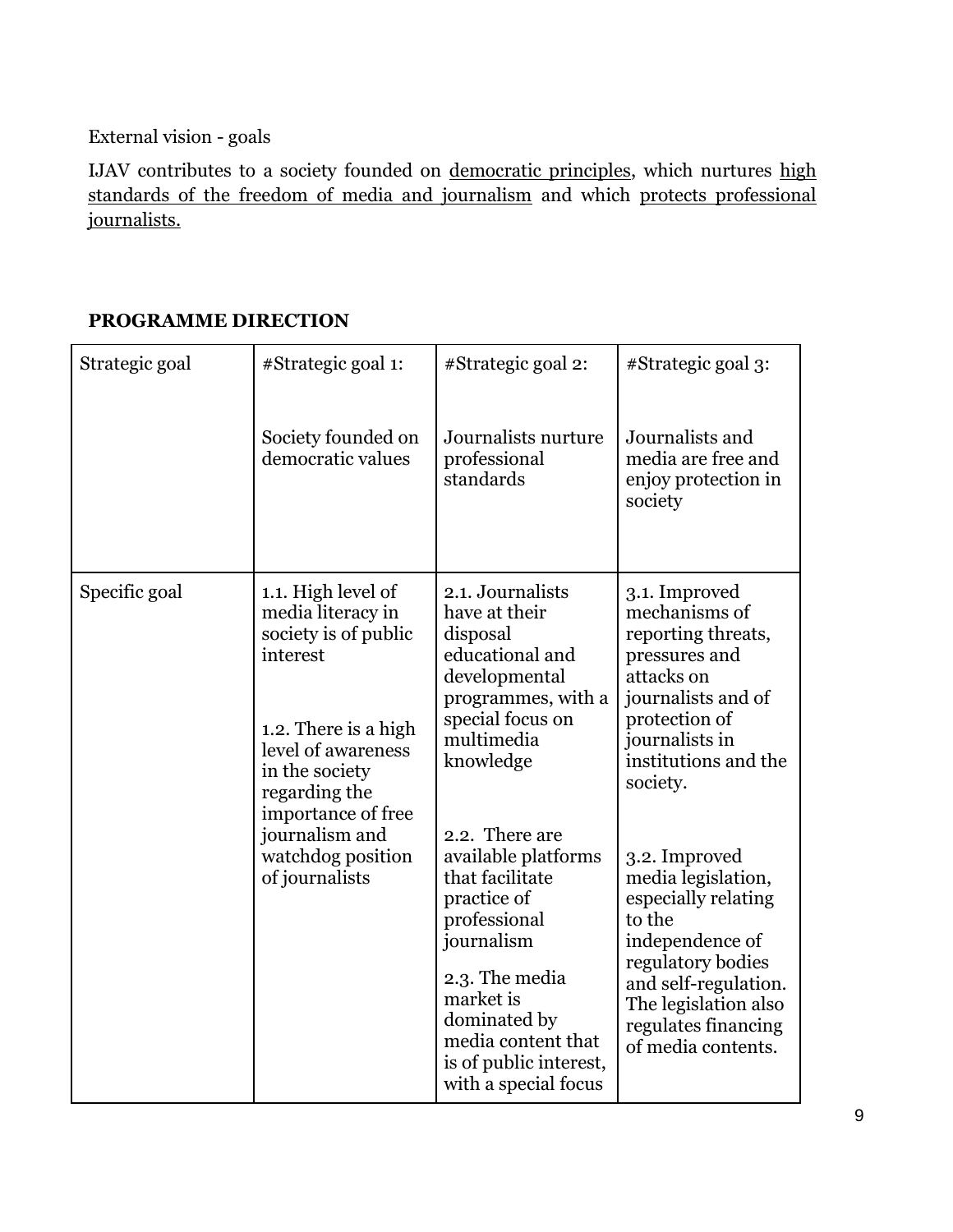|            |                                                                                                          | on analytical and<br>investigative<br>features.                                                                        | 3.3. Expert non-<br>governmental<br>coalitions and<br>groups react on the<br>findings of free and<br>professional<br>journalists by<br>creating public<br>policies with an aim<br>to support such<br>efforts by the<br>media. |
|------------|----------------------------------------------------------------------------------------------------------|------------------------------------------------------------------------------------------------------------------------|-------------------------------------------------------------------------------------------------------------------------------------------------------------------------------------------------------------------------------|
| Activities | 1.1.1. Education of<br>young people on<br>media literacy and<br>the importance of<br>quality journalism. | 2.1.1. Education of<br>journalists on<br>various topics.                                                               | 3.1.1. Empowering<br>the mechanisms<br>and groups for<br>safety of journalists.                                                                                                                                               |
|            | 1.1.2. Education of<br>citizens on media<br>literacy and quality<br>journalism.                          | 2.2.1. Strengthening<br>and promotion of<br>the VOICE,<br>Autonomija.info in<br>Serbian and<br>Hungarian<br>platforms. | 3.2.1. Strategic<br>participation in<br>bodies in charge of<br>developing<br>legislation and legal<br>framework related<br>to media sector.                                                                                   |
|            | 1.1.3. Creating a<br>hub for media<br>literacy.<br>1.2.1. Promotion of<br>ethical journalism.            | 2.3.1. Production of<br>media content of<br>public interest<br>using our own and<br><b>IJAV</b> partner<br>platforms.  | 3.2.2. Strategic<br>participation in<br>self-regulatory and<br>regulatory bodies in<br>charge of media<br>and journalists.                                                                                                    |
|            | 1.2.2. Support to<br>local, professional,                                                                |                                                                                                                        | 3.3.1. Establishing<br>strategic                                                                                                                                                                                              |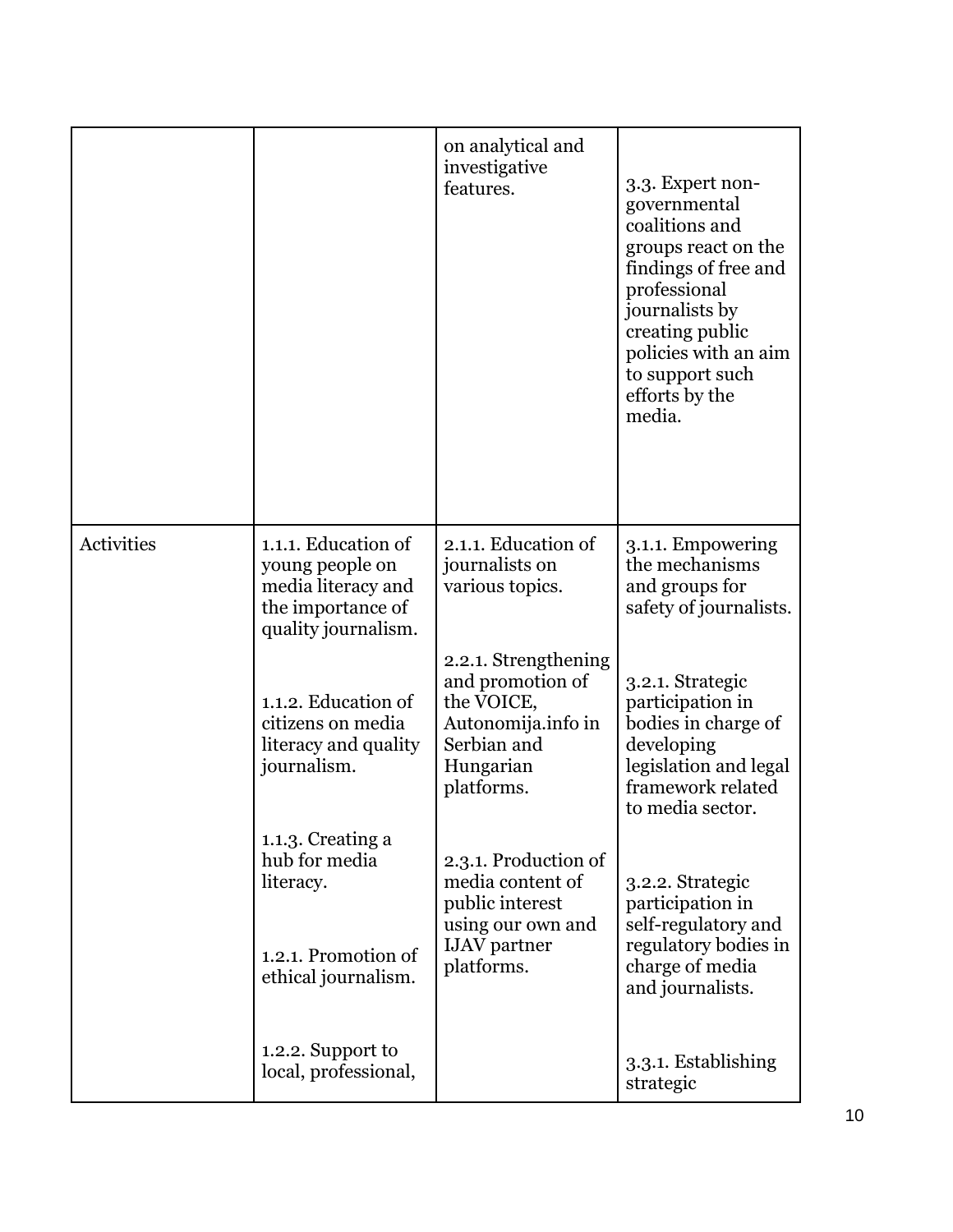| journalists'<br>initiatives. | cooperation with<br>NGO and expert<br>coalitions. |
|------------------------------|---------------------------------------------------|
|                              |                                                   |

Internal vision – goals

IJAV is a self-sustainable professional association of journalists and other media workers, with highly qualified employees, a media hub and active members, who contribute to the achievement of programme goals.

### **ORGANISATIONAL DIRECTION**

| Strategic<br>goal | #Strategic goal 4:                                                                                        | #Strategic goal<br>5:                                                            | #Strategic goal 6:                                                                                                         | #Strategic goal<br>7:                                                                                                           |
|-------------------|-----------------------------------------------------------------------------------------------------------|----------------------------------------------------------------------------------|----------------------------------------------------------------------------------------------------------------------------|---------------------------------------------------------------------------------------------------------------------------------|
|                   | IJAV is a self-<br>sustainable<br>organisation                                                            | IJAV is a<br>professional<br>association                                         | <b>IJAV</b> boasts<br>qualified<br>employees and<br>multi-functional<br>media hub                                          | <b>IJAV</b> has active<br>members                                                                                               |
| Specific<br>goal  | 4.1. IJAV has<br>provided<br>diversification of<br>income necessary<br>for covering<br>operational costs. | 5.1. IJAV<br>makes<br>decisions in a<br>regulated and<br>transparent<br>way, in  | 6.1. IJAV<br>optimises the<br>utilisation of<br>available human<br>resources.                                              | 7.1. IJAV<br>communicates<br>actively with its<br>members.                                                                      |
|                   | 4.2. Financial,<br>programme and<br>strategic sectors<br>facilitate<br>unobstructed<br>work of IJAV.      | coordination<br>with the<br>financial,<br>programme<br>and strategic<br>sectors. | 6.2. The<br>employees and<br>associates of IJAV<br>are provided<br>access to<br>additional<br>qualification<br>programmes. | 7.2. IJAV boasts<br>a well-organised<br>network of<br>members<br>throughout<br>Vojvodina,<br>supported by<br>local journalists. |
|                   |                                                                                                           | 5.2. IJAV<br>boasts<br>advanced                                                  | 6.3. The Media                                                                                                             | 7.2. IJAV<br>supports the                                                                                                       |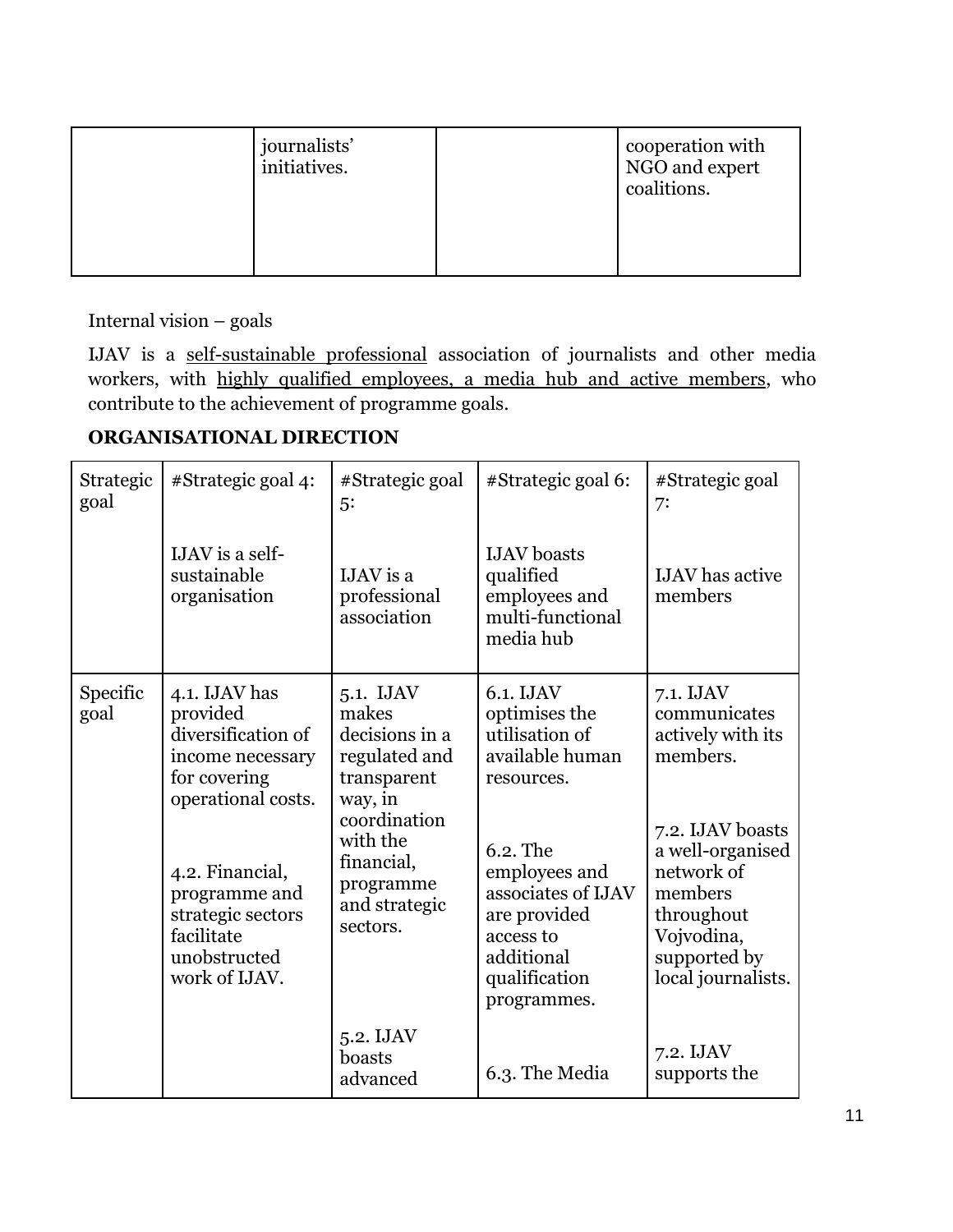|                |                                                                                                                                                                                                                                                                                         | internal inter-<br>sectoral<br>communication                                                                                                                                                                                         | Hub operates<br>profitably, in<br>accordance with<br>the previously<br>defined business<br>plan.                                                                                                                                                                                                                          | implementation<br>of ideas of its<br>members, in<br>line with the<br>principles of the<br>organisation.<br>7.3. IJAV<br>includes young<br>journalists in<br>the work of the<br>organisation.                                                                                                                                 |
|----------------|-----------------------------------------------------------------------------------------------------------------------------------------------------------------------------------------------------------------------------------------------------------------------------------------|--------------------------------------------------------------------------------------------------------------------------------------------------------------------------------------------------------------------------------------|---------------------------------------------------------------------------------------------------------------------------------------------------------------------------------------------------------------------------------------------------------------------------------------------------------------------------|------------------------------------------------------------------------------------------------------------------------------------------------------------------------------------------------------------------------------------------------------------------------------------------------------------------------------|
| Activitie<br>S | 4.1.1. Providing<br>professional and<br>commercial<br>services from the<br>organisation's<br>field of work.<br>4.1.2. Project<br>financing in<br>accordance with<br>the development<br>plan.<br>4.2.1.<br>Operationalisatio<br>n of the strategy<br>through clearly<br>defined sectors. | 5.1.1. Creating<br>and applying<br>platforms for<br>exchange of<br>ideas and<br>coordination of<br>the decision<br>making<br>process.<br>5.2.1. Creating<br>and applying<br>the plan of<br>internal and<br>external<br>communication | 6.1.1. Reviewing<br>and optimising<br>human resources.<br>6.2.1. Providing<br>opportunities for<br>professional<br>development of<br>the employees and<br>members of the<br><b>IJAV</b> team.<br>6.3.1.<br>Coordination of<br>Media Hub<br>activities in line<br>with the needs of<br><b>IJAV</b> and wider<br>community. | 7.1.1.<br>Coordination of<br>communication<br>with members<br>and<br>improvement of<br>communication<br>mechanisms.<br>7.2.1. Building a<br>network and<br>organising<br>members at<br>local level.<br>7.2.2.<br>Maintaining the<br>network of IJAV<br>contact points<br>around<br>Vojvodina.<br>$7.3.1.$ Including<br>young |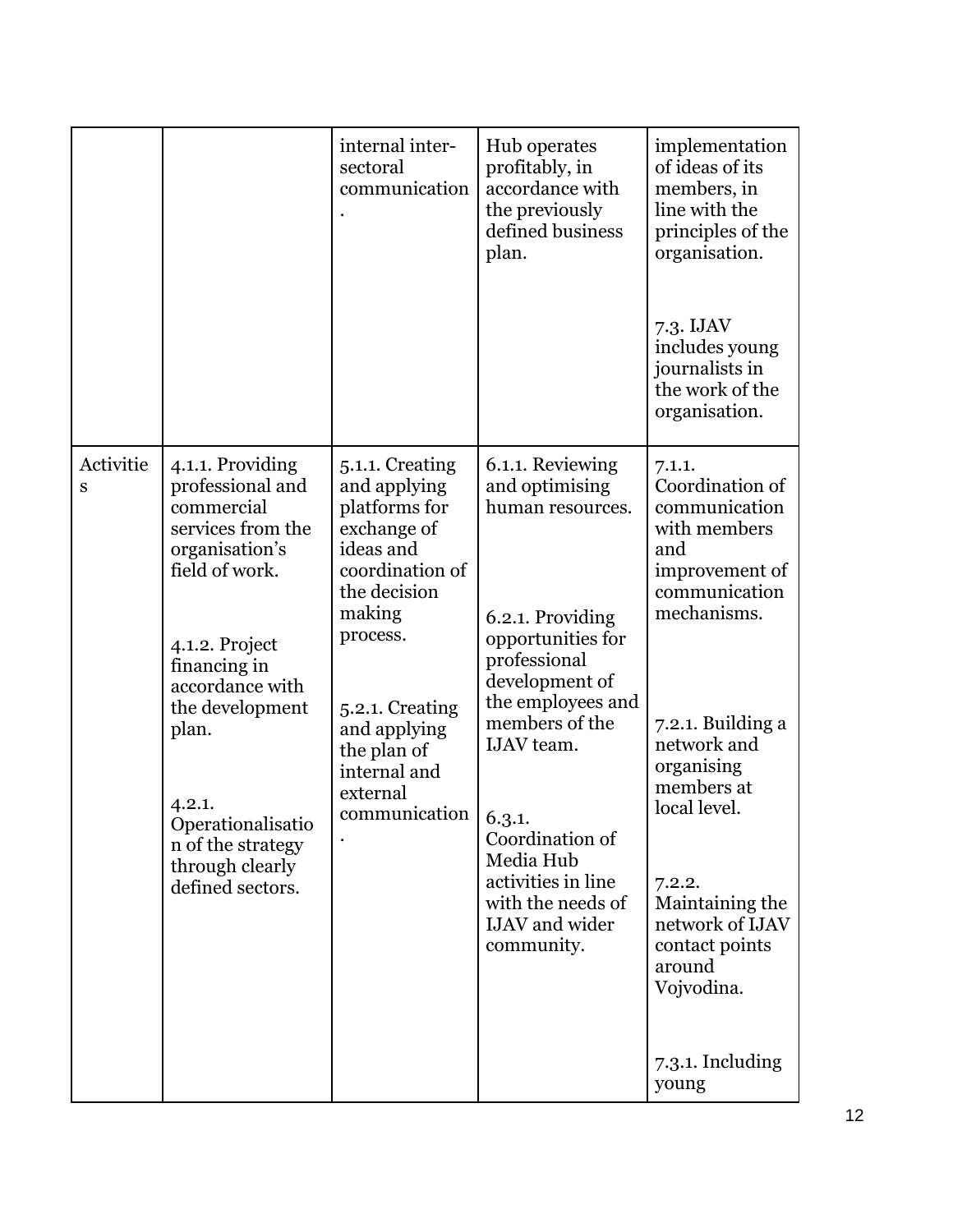| journalists in<br>the work of the<br>organisation in<br>accordance with<br>the<br>organisation's<br>needs. |
|------------------------------------------------------------------------------------------------------------|
|------------------------------------------------------------------------------------------------------------|

### **6. Strategy implementation plan**

The action plan for the development of the Independent Journalists' Association of Vojvodina is an integral part of this Strategy and a starting point for its implementation. The action plan has been created for the period until 2025. The main reason for this approach is the dynamic environment in which IJAV operates, which leads to frequent changes of conditions, thus making plans for a longer period more or less unjustifiable. A new, one-year action plan will be made for each following year at the end of the previous one, which means that by the time this Strategy expires, IJAV will have had five action plans.

There are situations when the environmental factors can change so much that it is necessary to revise the whole Strategy. The interventions made to the Strategy will mostly depend on the importance of the impact of environmental factors.

The responsibility for realisation of the Strategy (in terms of goals) lies with the Managing Board, i.e. its President, while the responsibility for the realisation of activities in action plans of the Strategy shall be borne by the Executive Board of the Association. The teams organised around related groups of activities are envisaged as the direct executors of the activities stipulated in the action plan.

Since several members/individuals who are at same time officials of the Association are included in the realisation of the activities stipulated in the action plan, it is necessary to provide intensive communication and transparency of all activities, while avoiding the overlap of responsibilities in individual cases.

The fact is that the environment in which this Strategy and its action plan are implemented is extremely dynamic, which means minor or major deviations are possible when it comes to achieving the planned values of the set indicators, i.e. goals.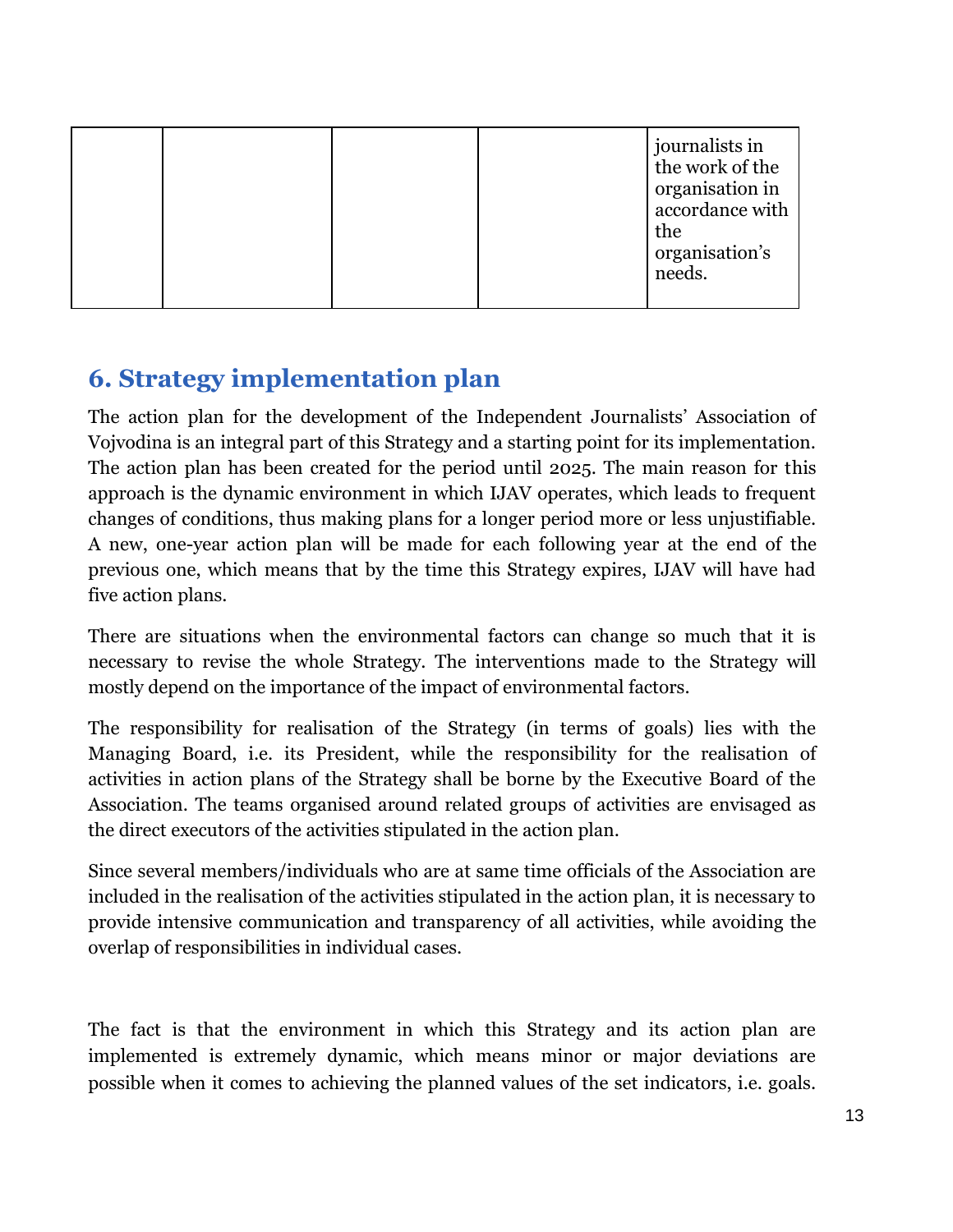For this reason, the Strategy envisages an external evaluation of its implementation in 2022. The results obtained from this evaluation shall be used as the foundation for taking concrete measures, such as a change of values of the indicators, change of whole activities in the action plan or merely change of some activity parameters, such as partners, deadlines, indicators, financial sources and expenses.

The following table presents a rough plan of implementation of the development strategy of IJAV in 2020-2025:

| Year  | <b>Activities at the beginning of</b><br>the period                                                                       | <b>Activities during and at the end</b><br>of the period                                                                                                                           |
|-------|---------------------------------------------------------------------------------------------------------------------------|------------------------------------------------------------------------------------------------------------------------------------------------------------------------------------|
| 2020. | <b>Adopting the Strategy</b><br>Implementation of action plan                                                             | Creating action plan for 2021<br>Annual report on implementation                                                                                                                   |
| 2021. | Implementation of action plan                                                                                             | Semi-annual report on<br>implementation<br>Creating action plan for 2022<br>Annual report on implementation                                                                        |
| 2022. | Implementation of action plan<br>Revision of Sector development<br>plan (if necessary)                                    | Semi-annual report on<br>$\bullet$<br>implementation<br>Updating indicators related to<br>goals (if necessary)<br>Creating action plan for 2023<br>Annual report on implementation |
| 2023. | Implementation of action plan<br>Revision of Sector development<br>plan (if necessary)                                    | Semi-annual report on<br>$\bullet$<br>implementation<br>Updating indicators related to<br>goals (if necessary)<br>Creating action plan for 2024<br>Annual report on implementation |
| 2024. | Implementation of action plan<br>$\bullet$<br>Decision of creating a Strategy<br>$\bullet$<br>for the next planned period | Semi-annual report on<br>$\bullet$<br>implementation<br>Creating action plan for 2025<br>Annual report on implementation                                                           |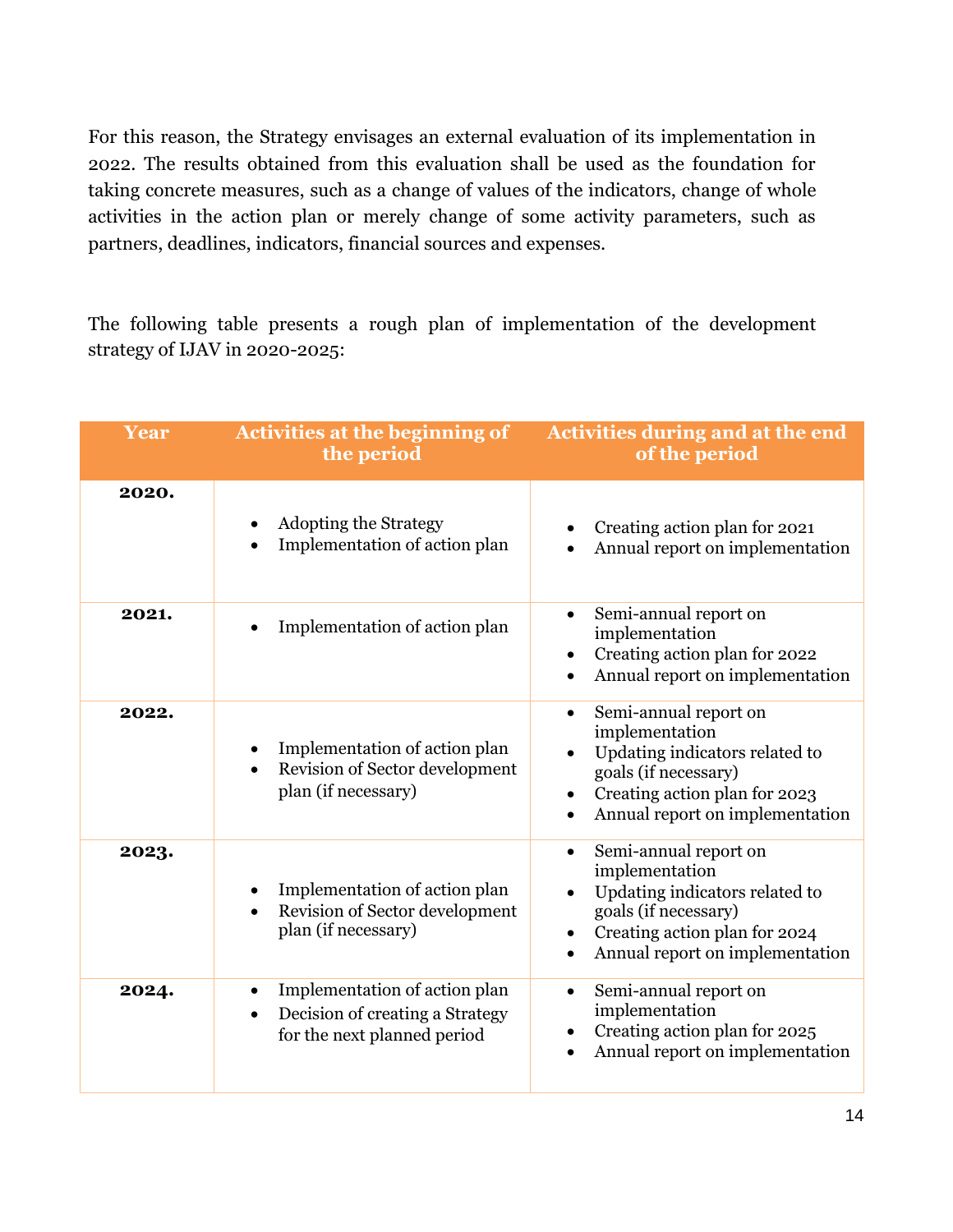| planned period<br>Semi-annual report on<br>Implementation of action plan<br>implementation<br>Adopting the new Strategy<br>Final report on the<br>implementation of the Strategy | 2025. | Creating a Strategy for the next |
|----------------------------------------------------------------------------------------------------------------------------------------------------------------------------------|-------|----------------------------------|
|----------------------------------------------------------------------------------------------------------------------------------------------------------------------------------|-------|----------------------------------|

The realisation of the activities in the action plan of the Strategy requires certain financial resources. The financial resources will be provided from different sources, i.e. through donors, crowdfunding campaigns, sponsors, membership fee, etc.

A failure to provide financial resources is one of many threats to the implementation of this Strategy. In order to minimise this risk, we are planning to rely more on creating commercial services.

## **7. Monitoring and evaluation plan**

One of the preconditions for successful implementation of a planned document is its adequate monitoring and evaluation. These activities are realised based on set indicators, which serve to establish how successful the implementation is.

Within the scope of the development directions and their priorities, the indicators are set at the level of activities, while the achievement of operational, i.e. strategic goals will be determined based on the achievements at the level of activities. The values of indicators at the level of activities are provided in the Action plan, for each individual activity.

Having conducted monitoring activities, we establish whether and to what extent the values of indicators from the Action plan have been achieved. After that, the process of evaluation is used to evaluate the achievement of operational, i.e. strategic goals.

The Strategy envisages that monitoring and evaluation activities should be conducted by the Executive Board, while the annual evaluation of the implementation of the Strategy should be conducted by the President of the Managing Board of the Association. In case a member of the Executive Board is included in the realisation of a particular activities, they cannot be included in its monitoring and evaluation.

As a result of monitoring and evaluation, a record is made of each activity monitored and evaluated, while a report on all activities within the scope of monitoring and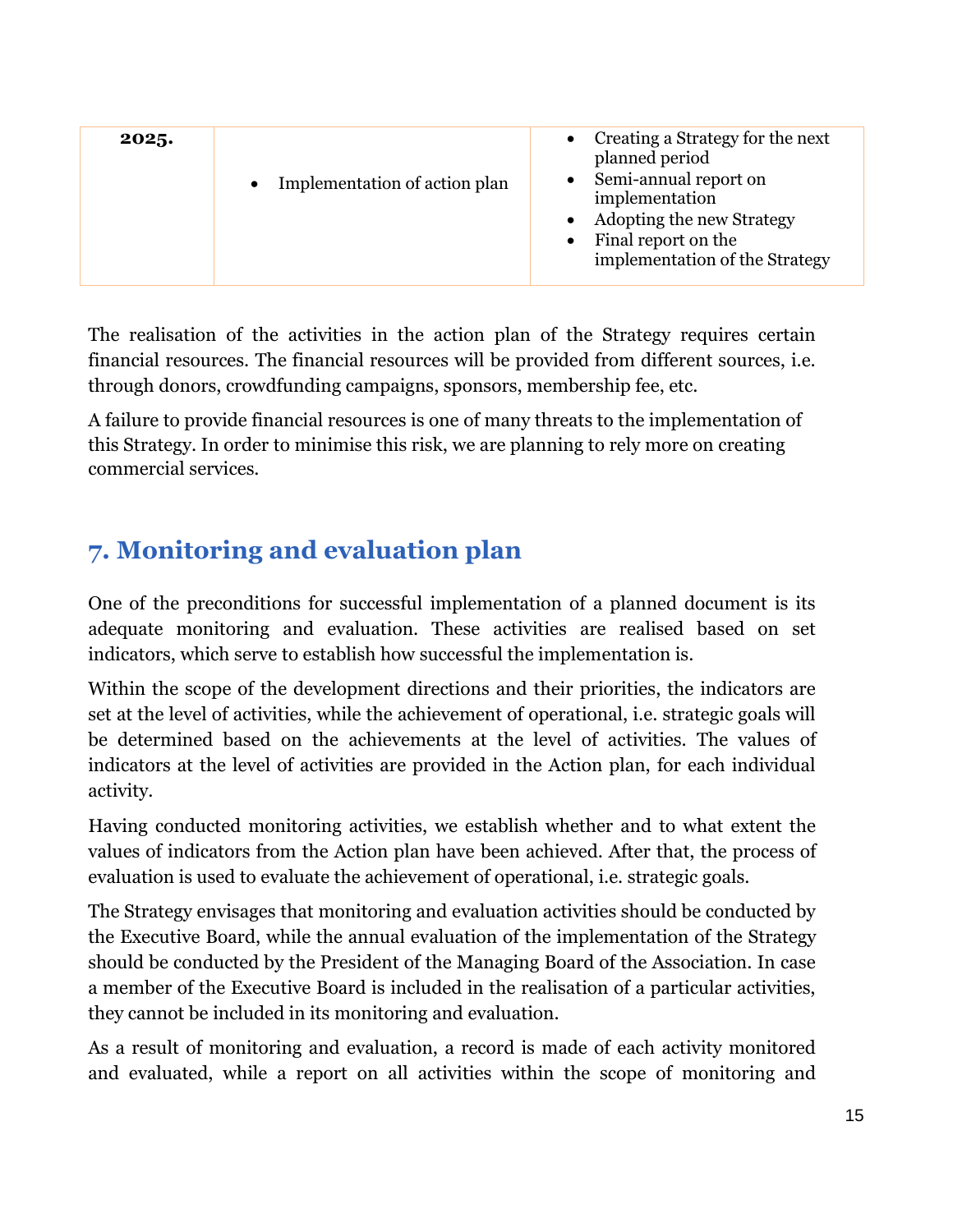evaluation that included a member of the Executive Board is compiled later. All three, i.e. six reports on the conducted monitoring and evaluation are integrated into one and they thus become an integral part of the report (semi-annual or annual) on the implementation of the Strategy.

The report submitted to the Managing Board, along with the annual report on the implementation of the Strategy, is the result of the annual evaluation. The report includes, among other elements, the following:

- Qualitative evaluation of the achievement of operational and strategic goals, as well as
- Recommendations for the forthcoming period, which are discussed by the Managing Board and which, following their adoption, provide the guidelines to the Executive Board, i.e. the teams in charge of implementing the activities stipulated in the action plan of the Strategy.

# **Appendix 1 Overview of the methodology of creating IJAV Strategy**

The suggested methodological approach is based on the participatory approach, which encompasses participation of all relevant figures who are directly or indirectly included in the work of IJAV. Apart from the management, the employees at the office, the process of creating the Strategy included the members, as well as stakeholders (representatives of other organisations).

The key part, naturally, is the implementation of this Strategy and the participative approach facilitates identification, activation and coordination of involvement and possible partnerships, which are the foundation of future implementation of individual activities and projects.

The process of strategic planning included the following techniques and methods:

- Independent (desk) research by experts, as a technique for collecting information. It is based on the research of the existing documents, databases and other print or electronic sources. These researches were used as the foundation for the analysis of the regulatory and institutional framework, as well as for the analysis of the media space.
- Interviews with the management and stakeholders were invaluable when it came to collecting thoughts and attitudes related to the crucial issues regarding the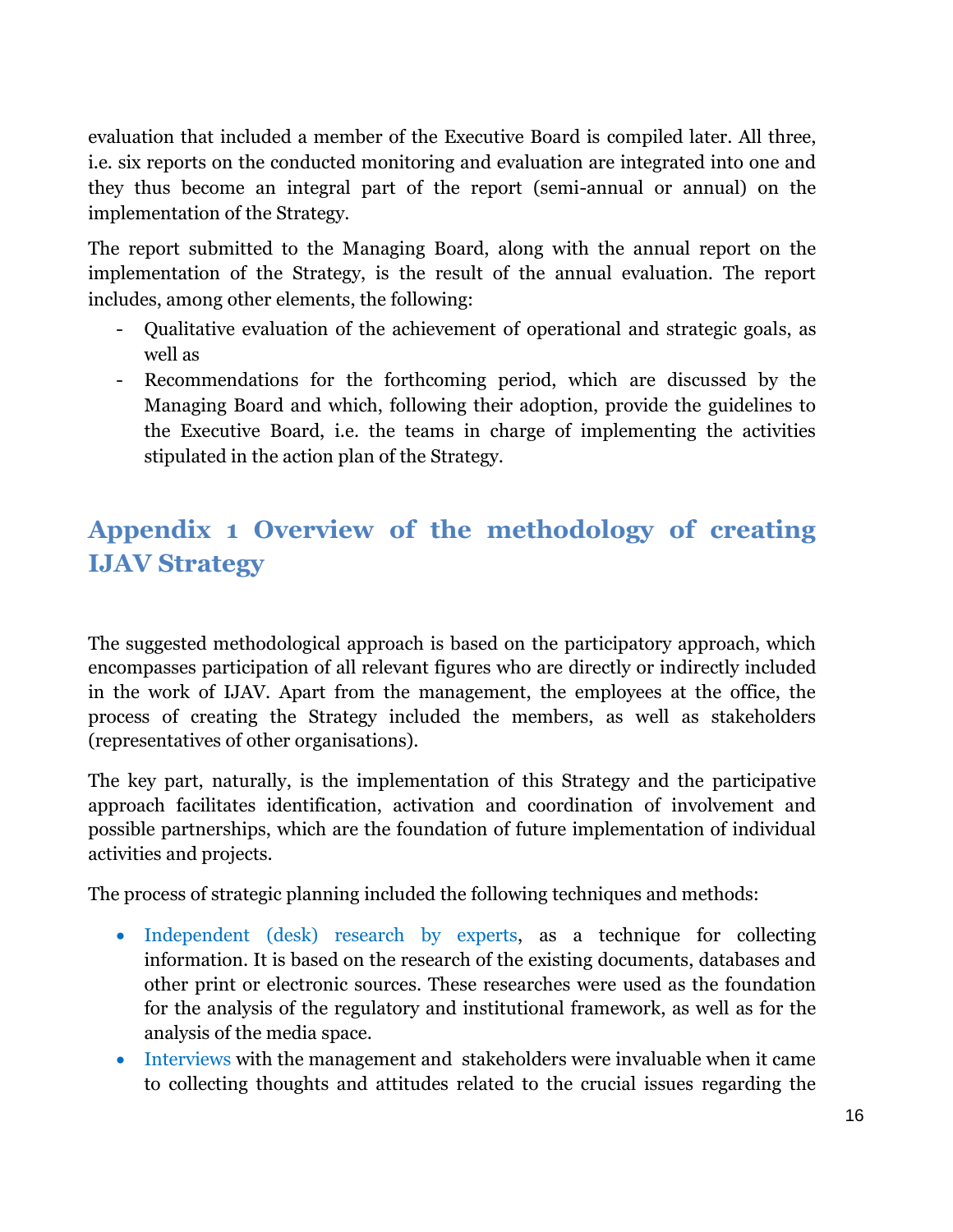current state of affairs in the organisation and the environment in which it operates, as well as the perception of IJAV by relevant figures.

- Questionnaires were used to measure the satisfaction among the members of the organisation and for obtaining suggestions regarding the future work. It is important to mention that the questionnaires were anonymous, so the obtained results were seen as reliable and truthful enough.
- Workshops (1 three-day and 4 one-day workshops) with the management and the employees were used to present the results obtained through interviews and questionnaires and to conduct PEST and SWOT analyses, which were crucial for the identification and elaboration on the activities included in the action plan. Furthermore, the workshops were used as an integrating factor for the new management.
- SWOT analysis is widely used as a technique in the process of strategic planning. With correct moderation of a highly-motivated and competent (focus) group, the achieved results were the deciding factors when it came to identifying the key factors of success, which were used as the foundation for creating the strategic framework. The SWOT analysis was conducted at the three-day workshop with the management.
- Consultation/working meetings of the management served the purpose of inhouse brainstorming and selection of activities that were included in the Action plan. The input obtained at the meetings were discussed at length at one-day workshops, where they were given their final form.

The Strategy reached its final shape after expert synthesis.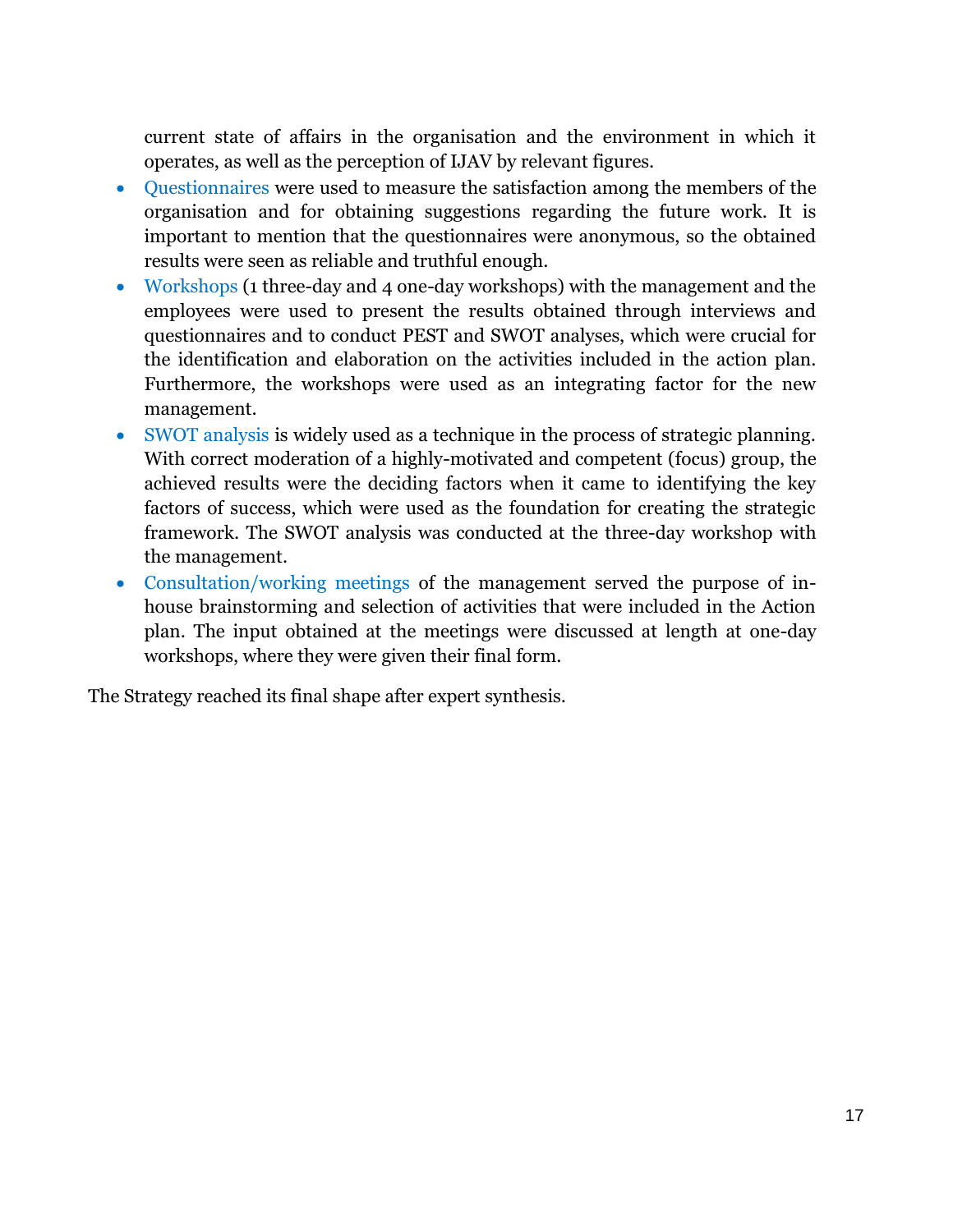

*Graphic overview of the methodology used for creating the Strategy*

# **Appendix 2 Stakeholders**

Generally speaking, stakeholders are all organisations and individuals outside IJAV that are somehow connected with it, i.e. that have certain interaction with the Association. Among the organisations, the most important are other associations (of journalists and media), media, civil society organisation (CSO), as well as the institutions of the system. In terms of individuals, the stakeholders are all journalists outside IJAV, as well students and citizens, in terms of the public, but also the activism outside CSOs. All the interactions with the stakeholders actually define the position of IJAV in its environment, which is why they need to be give special attention.

The associations of journalists and media should represent a natural partner to IJAV. At the moment, the most efficient cooperation is with the Independent Journalists'